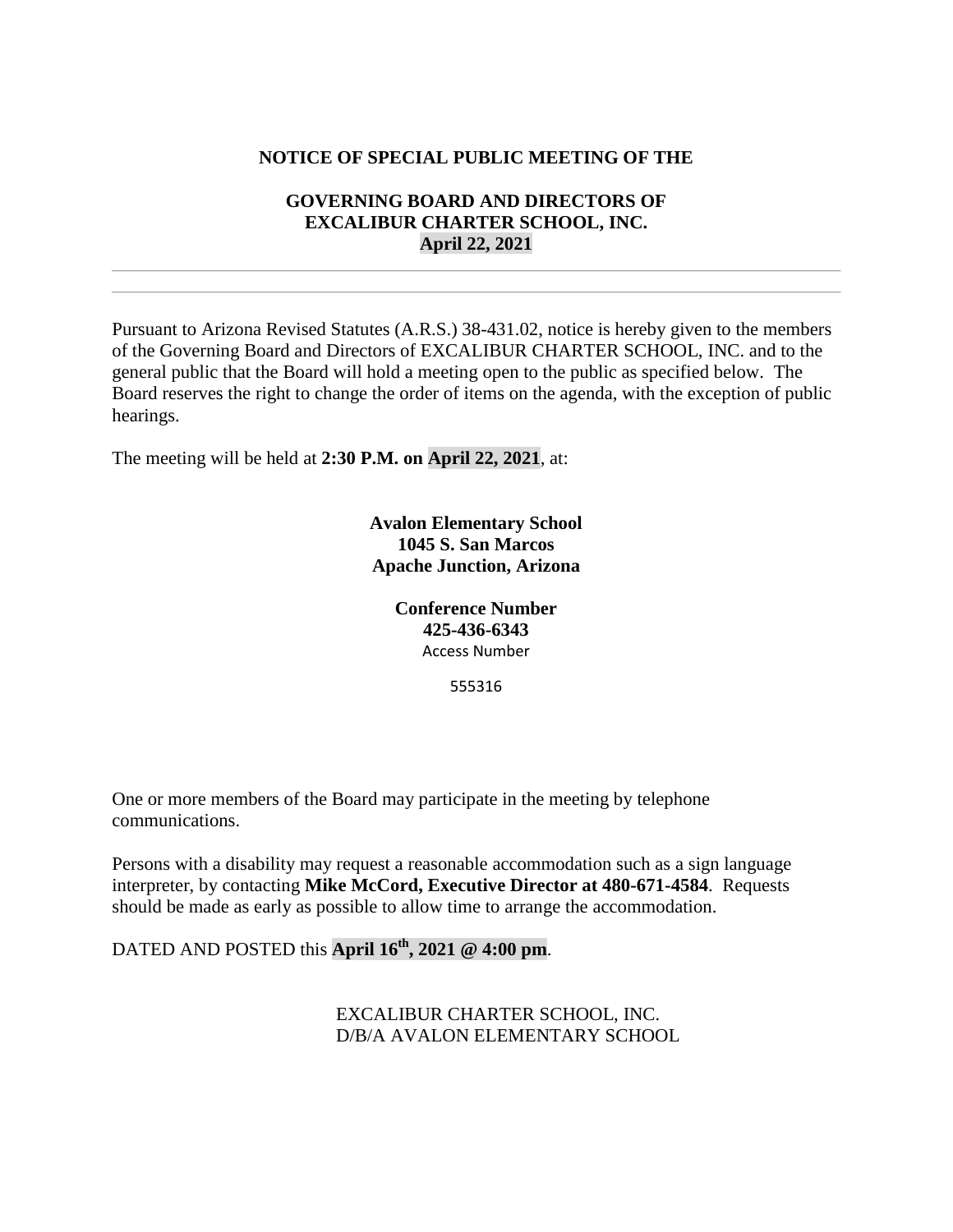### By: Michael McCord

## **AGENDA FOR SPECIAL PUBLIC MEETING OF THE GOVERNING BOARD AND DIRECTORS OF EXCALIBUR CHARTER SCHOOL, INC.**

#### **For Public Meeting to be held on the 22nd day of April 2021 at the following location:**

Avalon Elementary School 1045 S. San Marcos Apache Junction, Arizona The Meeting will begin at 2:30 p.m.

- 1. Call to Order:
- 2. Pledge of Allegiance
- 3. Invocation/Moment of Silence
- *4.* Roll call of Directors
- *5. Anyone wishing to address the Board may do so at this point on the agenda. Note: The board is not allowed to take action on any item not listed on its agenda for this meeting. It may refer requests for action to the administration for further consideration and/or discuss the matter at a later meeting. Speakers will be limited to five (5) minutes each* **6. Old Business:**

N/A

- **7. New Business:**
	- **A. Discussion and possible action on Revised FY 2020-2021 School Budget**
	- **B. Discussion and presentation of 3rd Quarter Profit and Lose statements and 3rd Quarter Balance Sheet.**
	- **C. Discussion and possible action of replacement of 8 A/C unites total cost \$67,000.00.**
	- **D. Discussion and possible action on Wilson Fundations/Phonics Program for K-3 grade. Total cost \$34.850.49**
	- **E. Discussion on contract for next school year.**
	- **F. ESSER 2 and 3 funding.**
- **8. Executive Directors Report**
	- **A. Just finished AZM2**
	- **B. Current Enrollment**